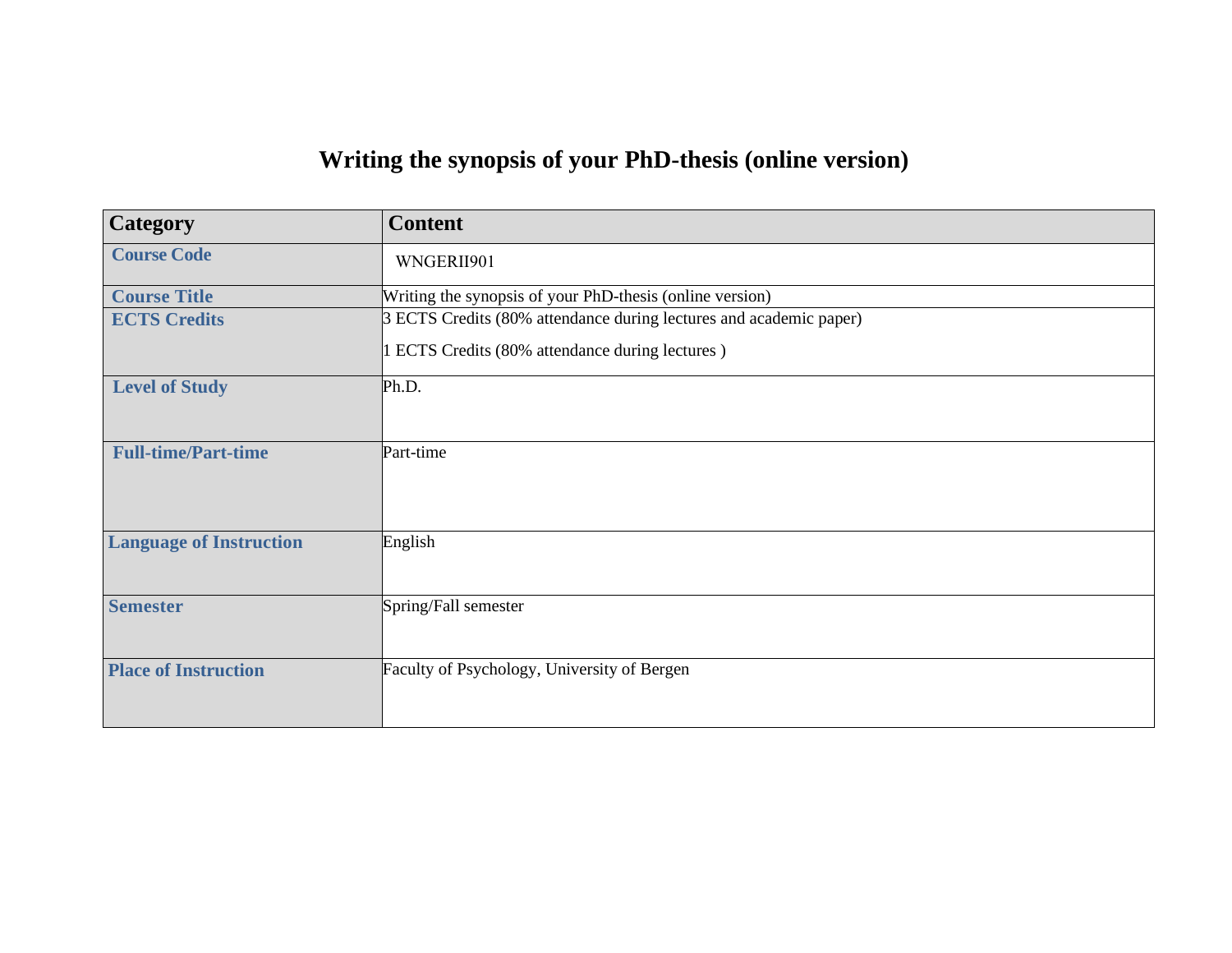| <b>Objectives and Content</b> | Content                                                                                                                                                                                                                                                                                                                                                                                                                                                                                                                                                                                                                                                                                                                                                                                                    |
|-------------------------------|------------------------------------------------------------------------------------------------------------------------------------------------------------------------------------------------------------------------------------------------------------------------------------------------------------------------------------------------------------------------------------------------------------------------------------------------------------------------------------------------------------------------------------------------------------------------------------------------------------------------------------------------------------------------------------------------------------------------------------------------------------------------------------------------------------|
|                               | Writing the synopsis of your thesis in an article based thesis:                                                                                                                                                                                                                                                                                                                                                                                                                                                                                                                                                                                                                                                                                                                                            |
|                               | The purpose of the synopsis in an article based PhD thesis                                                                                                                                                                                                                                                                                                                                                                                                                                                                                                                                                                                                                                                                                                                                                 |
|                               | The Norwegian qualifications framework (NQF) Level 8: Ph.d. (3. cycle)<br>$\bullet$                                                                                                                                                                                                                                                                                                                                                                                                                                                                                                                                                                                                                                                                                                                        |
|                               | Guidelines for the synopsis<br>٠                                                                                                                                                                                                                                                                                                                                                                                                                                                                                                                                                                                                                                                                                                                                                                           |
|                               | Positioning of your synopsis<br>$\bullet$                                                                                                                                                                                                                                                                                                                                                                                                                                                                                                                                                                                                                                                                                                                                                                  |
|                               | Coherence of your synopsis                                                                                                                                                                                                                                                                                                                                                                                                                                                                                                                                                                                                                                                                                                                                                                                 |
|                               | Transparency of your synopsis                                                                                                                                                                                                                                                                                                                                                                                                                                                                                                                                                                                                                                                                                                                                                                              |
|                               | Presentation of findings in your synopsis                                                                                                                                                                                                                                                                                                                                                                                                                                                                                                                                                                                                                                                                                                                                                                  |
|                               | Main learning objectives                                                                                                                                                                                                                                                                                                                                                                                                                                                                                                                                                                                                                                                                                                                                                                                   |
|                               | The main course goal is to introduce PhD-candidates to how to write the synopsis in an article based PhD-<br>thesis, and show examples of how to complete a synopsis for a doctoral thesis. Throughout the course the Phd<br>students will develop their understanding of the guidelines from The Norwegian qualifications framework, 3.<br>cycle (PhD) (KD 2014), Recommended Guidelines for the Doctor of Philosophy Degree (PhD) (Norwegian<br>Association of Higher Education Institutions 2015) and PhD-programs. Throughout the course it will be<br>discussed what the kind of implications these guidelines can have for their synopsis the PhD's own doctoral<br>thesis. The course aims to develop the PhD students' abilities to write their own synopsis in a coherent and<br>transparent way. |
|                               | After completing the course, the PhD students will have general knowledge about:                                                                                                                                                                                                                                                                                                                                                                                                                                                                                                                                                                                                                                                                                                                           |
|                               | The purpose of a synopsis in an article based PhD thesis<br>$\bullet$                                                                                                                                                                                                                                                                                                                                                                                                                                                                                                                                                                                                                                                                                                                                      |
|                               | The national and institutional guidelines for writing the synopsis                                                                                                                                                                                                                                                                                                                                                                                                                                                                                                                                                                                                                                                                                                                                         |
|                               | The main elements of the synopsis                                                                                                                                                                                                                                                                                                                                                                                                                                                                                                                                                                                                                                                                                                                                                                          |
|                               | The required coherence in the synopsis                                                                                                                                                                                                                                                                                                                                                                                                                                                                                                                                                                                                                                                                                                                                                                     |
|                               | The required transparency in the synopsis                                                                                                                                                                                                                                                                                                                                                                                                                                                                                                                                                                                                                                                                                                                                                                  |
|                               | Ways of presenting findings in your synopsis                                                                                                                                                                                                                                                                                                                                                                                                                                                                                                                                                                                                                                                                                                                                                               |
|                               | After completing the course, the PhD student will have specific knowledge about:                                                                                                                                                                                                                                                                                                                                                                                                                                                                                                                                                                                                                                                                                                                           |
|                               | How to bind the articles (papers) together in the synopsis                                                                                                                                                                                                                                                                                                                                                                                                                                                                                                                                                                                                                                                                                                                                                 |
|                               | Philosophy of science in the synopsis (ontological, axiological, epistemological and methodological<br>positioning)<br>The theoretical framework in the synopsis                                                                                                                                                                                                                                                                                                                                                                                                                                                                                                                                                                                                                                           |
|                               | The methodology in the synopsis                                                                                                                                                                                                                                                                                                                                                                                                                                                                                                                                                                                                                                                                                                                                                                            |
|                               | How to present findings in the synopsis textually and visually at a high academic level                                                                                                                                                                                                                                                                                                                                                                                                                                                                                                                                                                                                                                                                                                                    |
|                               |                                                                                                                                                                                                                                                                                                                                                                                                                                                                                                                                                                                                                                                                                                                                                                                                            |
|                               |                                                                                                                                                                                                                                                                                                                                                                                                                                                                                                                                                                                                                                                                                                                                                                                                            |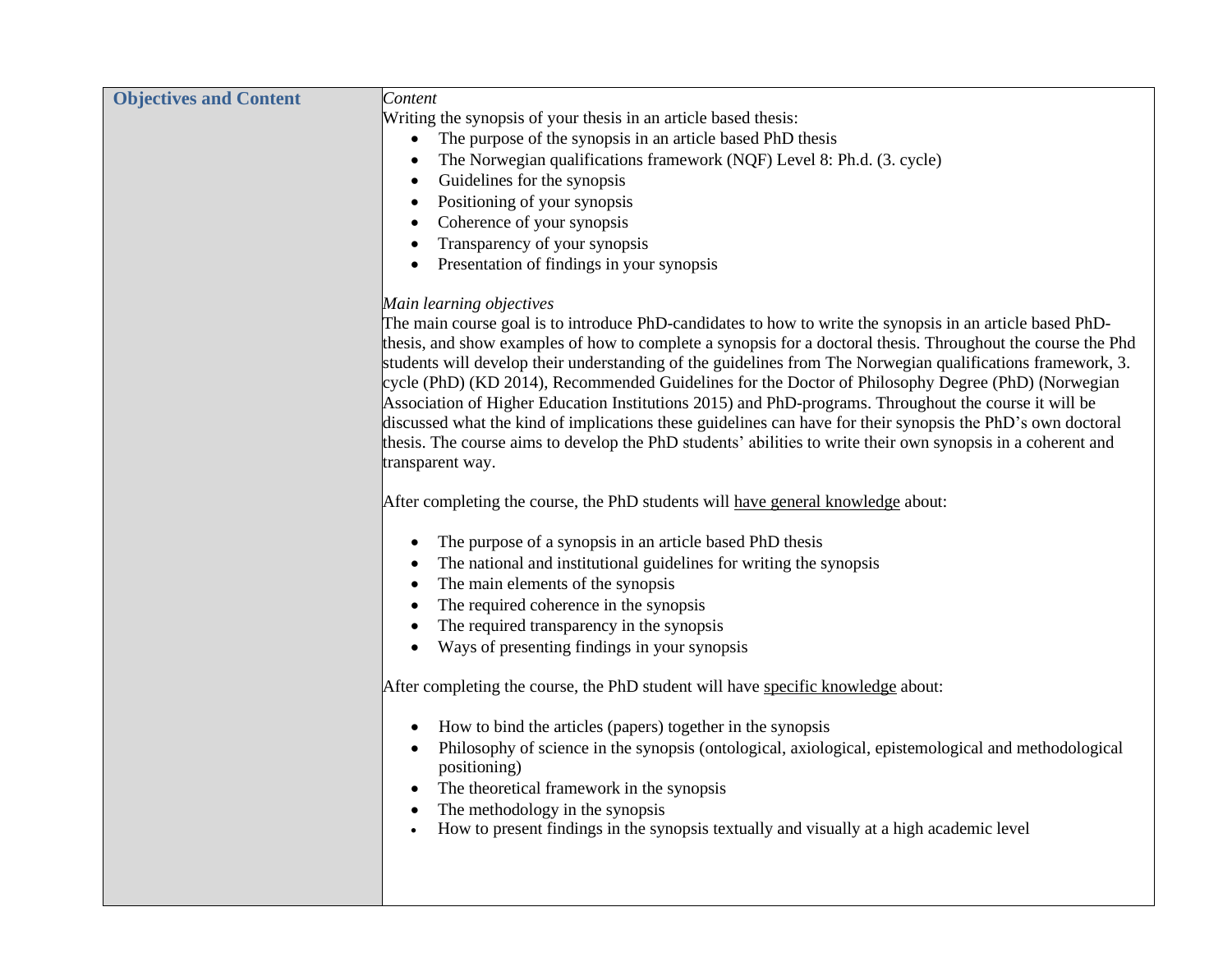| <b>Learning Outcomes</b>                                | By completing the course the Phd students will have completed the following learning aims, which are here<br>defined as knowledge, skills, and general competence:                                                                                                                                                                                                                                                                                                                                                                                                    |
|---------------------------------------------------------|-----------------------------------------------------------------------------------------------------------------------------------------------------------------------------------------------------------------------------------------------------------------------------------------------------------------------------------------------------------------------------------------------------------------------------------------------------------------------------------------------------------------------------------------------------------------------|
|                                                         | Knowledge:                                                                                                                                                                                                                                                                                                                                                                                                                                                                                                                                                            |
|                                                         | The PhD student will have knowledge about the synopsis in an article based PhD thesis, what purposes the<br>synopsis have in an article based PhD thesis research, and what elements a synopsis consists of at a doctoral<br>level. The PhD student will be familiar with relevant national and institutional guidelines for the article based<br>PhD thesis, and how to apply these in their own doctoral thesis. The PhD student will be familiar with various<br>matrixes and tools for assessing, sorting, and presenting the different elements of the synopsis. |
|                                                         | Skills:<br>The PhD student will be able to write a synopsis in a coherent and transparent way in light of national – and<br>institutional guidelines for article based PhD thesis.                                                                                                                                                                                                                                                                                                                                                                                    |
|                                                         | General competence:<br>The PhD student will be able to understand the purpose of the synopsis in an article based PhD thesis, the<br>required elements in a synopsis and develop their synopsis in their own doctoral thesis.                                                                                                                                                                                                                                                                                                                                         |
| <b>Required Previous Knowledge</b>                      | Master's degree within disciplines relevant to pedagogy, educational research, psychology, medicine and health<br>science.                                                                                                                                                                                                                                                                                                                                                                                                                                            |
| <b>Recommended previous</b><br><b>Knowledge</b>         | Should know about academic writing from Bachelor- and Master's level                                                                                                                                                                                                                                                                                                                                                                                                                                                                                                  |
| <b>Credit Reduction due to Course</b><br><b>Overlap</b> | None                                                                                                                                                                                                                                                                                                                                                                                                                                                                                                                                                                  |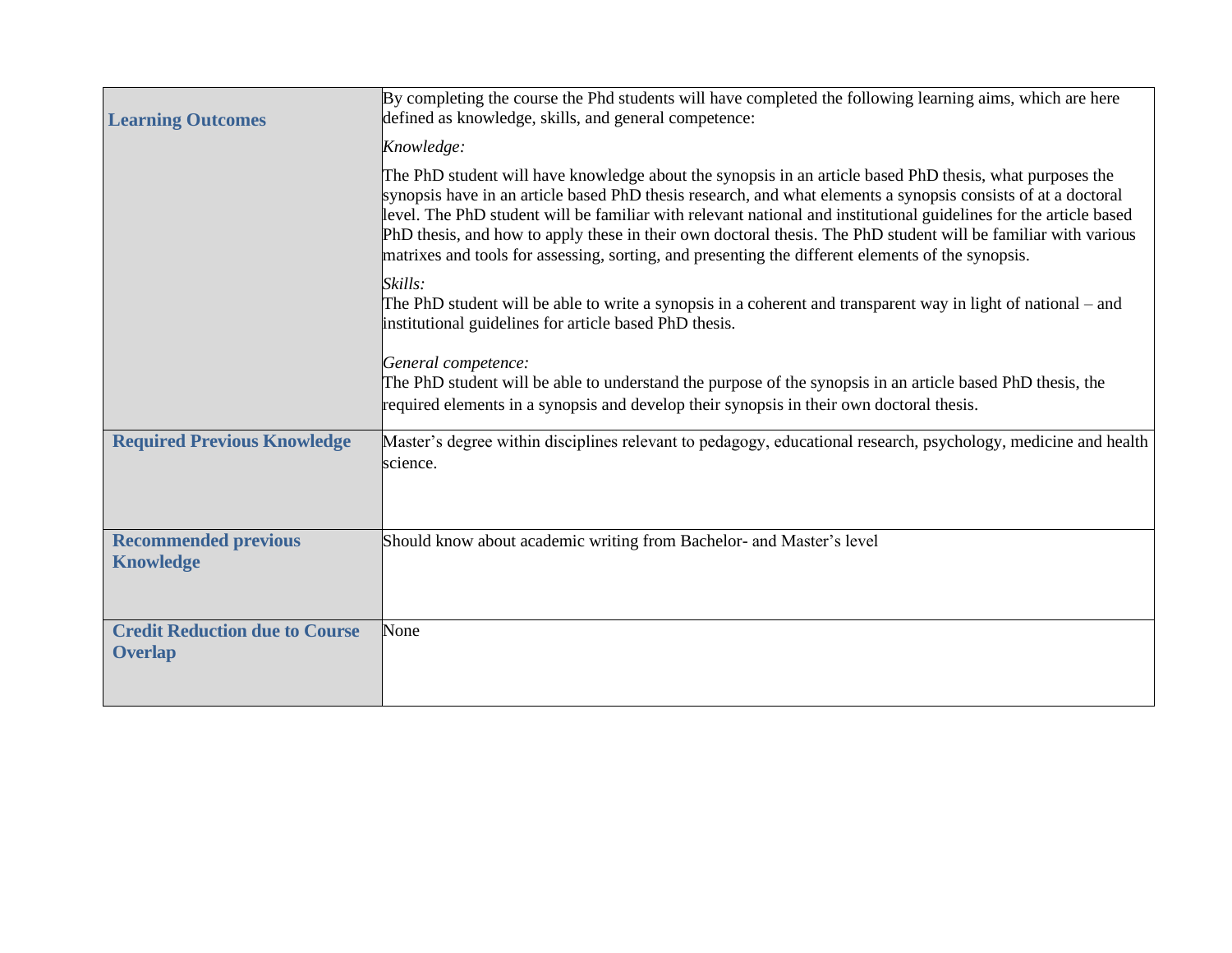| Is the course open or reserved for<br>students enrolled in particular<br>programs? | The course is open for students at Ph.D.-level within pedagogy and educational sciences.                                                                                                                                                                                                                                                                                                                                                                                                                                                                                                                                                          |
|------------------------------------------------------------------------------------|---------------------------------------------------------------------------------------------------------------------------------------------------------------------------------------------------------------------------------------------------------------------------------------------------------------------------------------------------------------------------------------------------------------------------------------------------------------------------------------------------------------------------------------------------------------------------------------------------------------------------------------------------|
| <b>Teaching Methods and Extent of</b><br><b>Organized Teaching</b>                 | Teaching will be organized as online lectures and cases at the University of Bergen. Also, matrixes, assessment<br>tools and templates will be demonstrated. In addition, the course will have obligatory digital elements integrated<br>in the course design (e.g. "flipped classroom") and digital assessment - and evaluation procedures.<br>The PhD students' preliminary thoughts and drafts concerning their own synopsis will form the basis for further<br>discussion regarding the purpose and the elements of the synopsis. The PhD students will become aware of the<br>role that the synopsis will have in their own doctoral thesis. |
| <b>Compulsory Assignments and</b><br><b>Attendance</b>                             | 80 % attendance during lectures                                                                                                                                                                                                                                                                                                                                                                                                                                                                                                                                                                                                                   |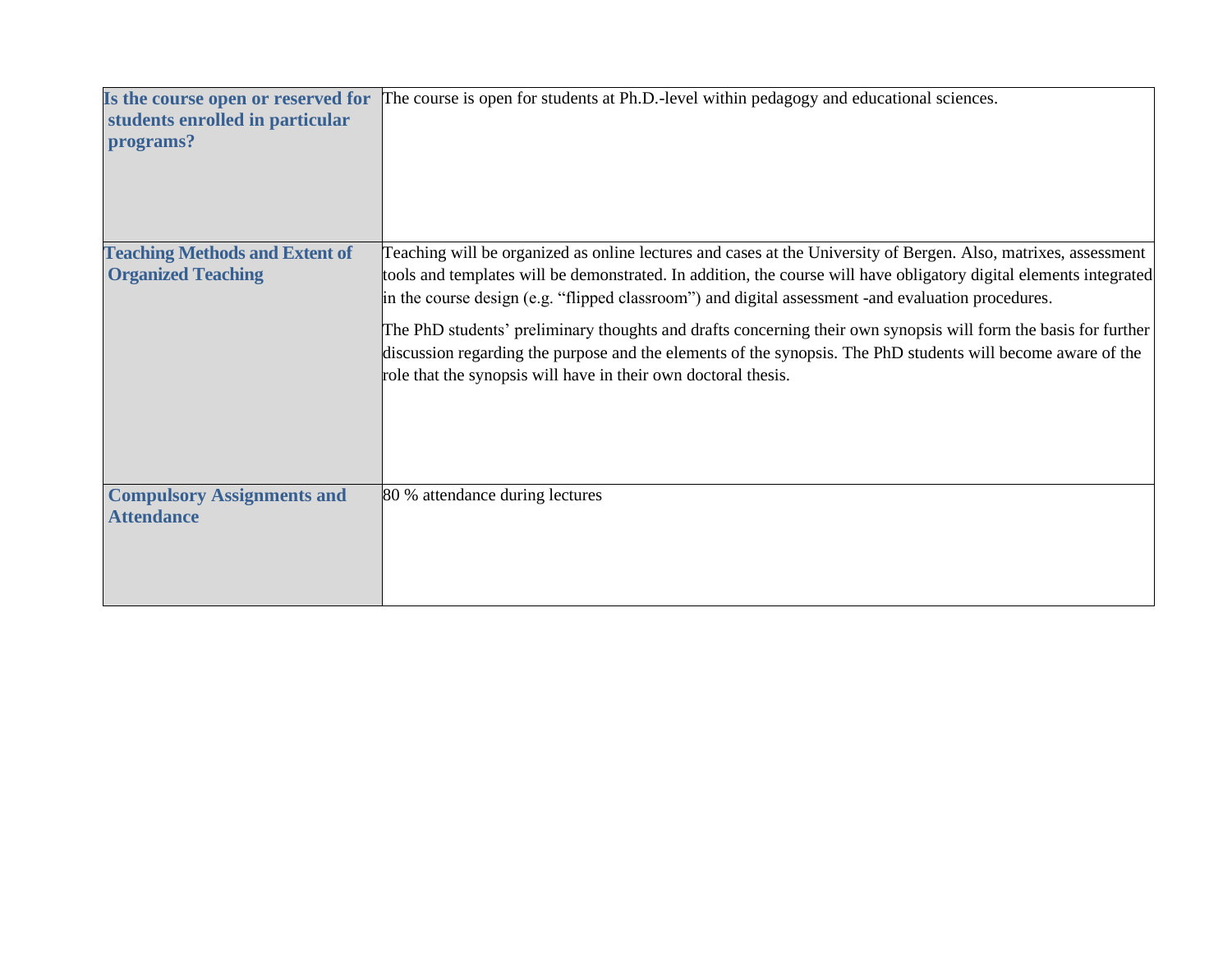| <b>Forms of Assessment</b>          | The assessment criteria at the Faculty of Psychology will be used.                                                                                                                                                                                                                                                                                                                                                                                                                                                                                                                      |
|-------------------------------------|-----------------------------------------------------------------------------------------------------------------------------------------------------------------------------------------------------------------------------------------------------------------------------------------------------------------------------------------------------------------------------------------------------------------------------------------------------------------------------------------------------------------------------------------------------------------------------------------|
|                                     | Pass or fail                                                                                                                                                                                                                                                                                                                                                                                                                                                                                                                                                                            |
|                                     | 3 ECTS Credits: Pass included 80 % attendance during lectures and approval of academic paper (2500-3000<br>words) where the PhD student demonstrates how he or she can write the synopsis in his or her doctoral thesis.<br>The paper will be assessed (approved/revise and resubmit) by the course coordinator or instructor. The<br>workload for the paper is estimated to be 2 weeks. The PhD student should set aside enough time for work with<br>the prescribed course texts and the paper before the set submission deadline.<br>1 ECTS Credits: 80% attendance during lectures. |
| <b>Examination Support Material</b> | All forms of examination support materials are allowed                                                                                                                                                                                                                                                                                                                                                                                                                                                                                                                                  |
| <b>Grading Scale</b>                | Pass or fail                                                                                                                                                                                                                                                                                                                                                                                                                                                                                                                                                                            |
|                                     | 3 ECTS Credits: Pass included 80 % attendance during lectures and approval of academic paper (2500-3000)<br>words) where the PhD student demonstrates how he or she will write the synopsis in his or her own doctoral<br>thesis. The paper will be assessed (approved/revise and resubmit) by the course coordinator or instructor. The<br>workload for the paper is estimated to be 2 weeks. The PhD student should set aside enough time for work with<br>the prescribed course texts and the paper before the set submission deadline.                                              |
|                                     | 1 ECTS Credits: 80% attendance during lectures.                                                                                                                                                                                                                                                                                                                                                                                                                                                                                                                                         |
| <b>Assessment Semester</b>          | Spring/Fall                                                                                                                                                                                                                                                                                                                                                                                                                                                                                                                                                                             |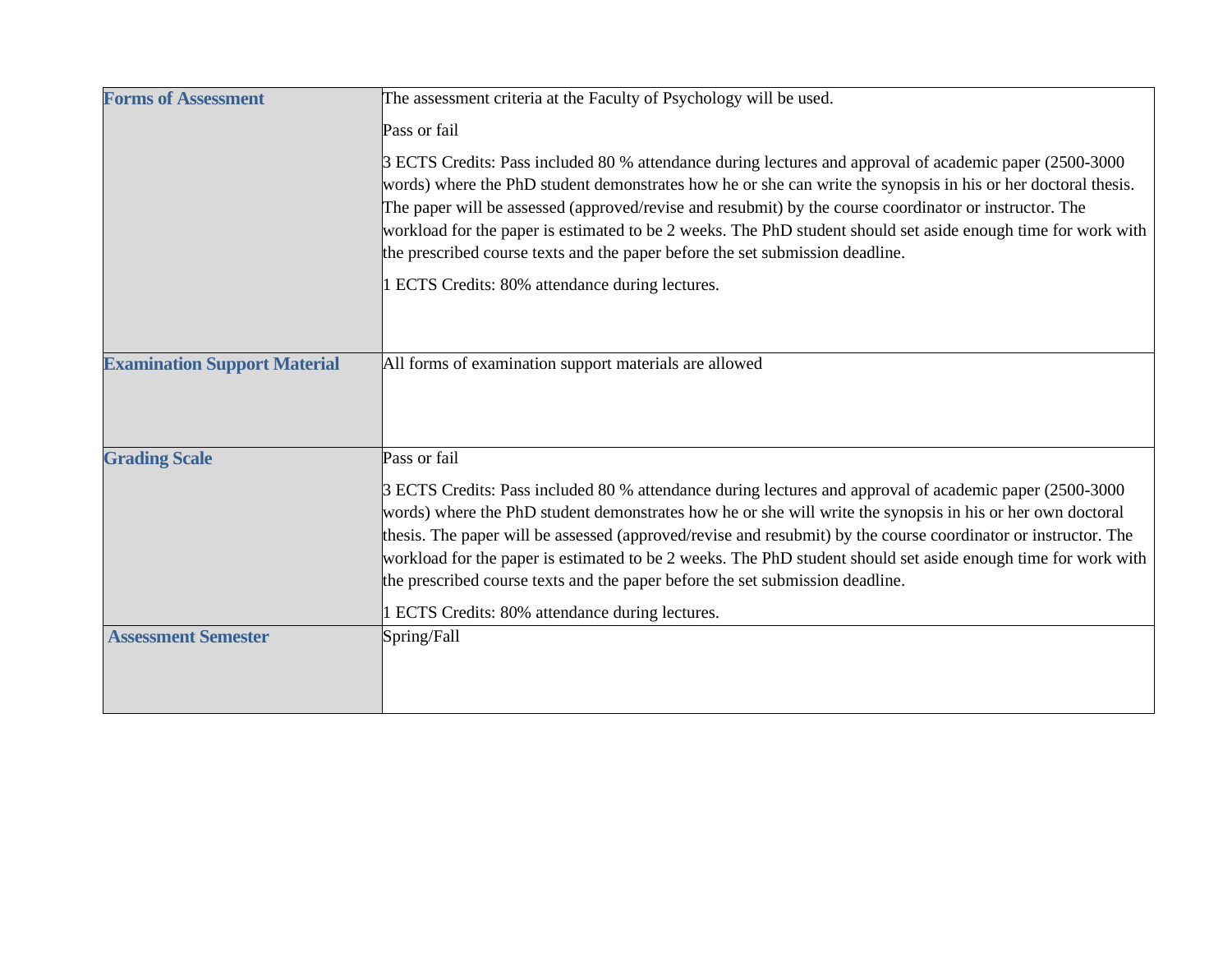| <b>Reading List</b>        | The reading list will be distributed to the attendees three weeks before the course                  |
|----------------------------|------------------------------------------------------------------------------------------------------|
| <b>Course Evaluation</b>   | Course evaluation is done in accordance to the Faculty of Psychology's' procedures for study quality |
| <b>Programme Committee</b> | Professor Rune Johan Krumsvik                                                                        |
| <b>Course Coordinator</b>  | Professor Rune Johan Krumsvik                                                                        |